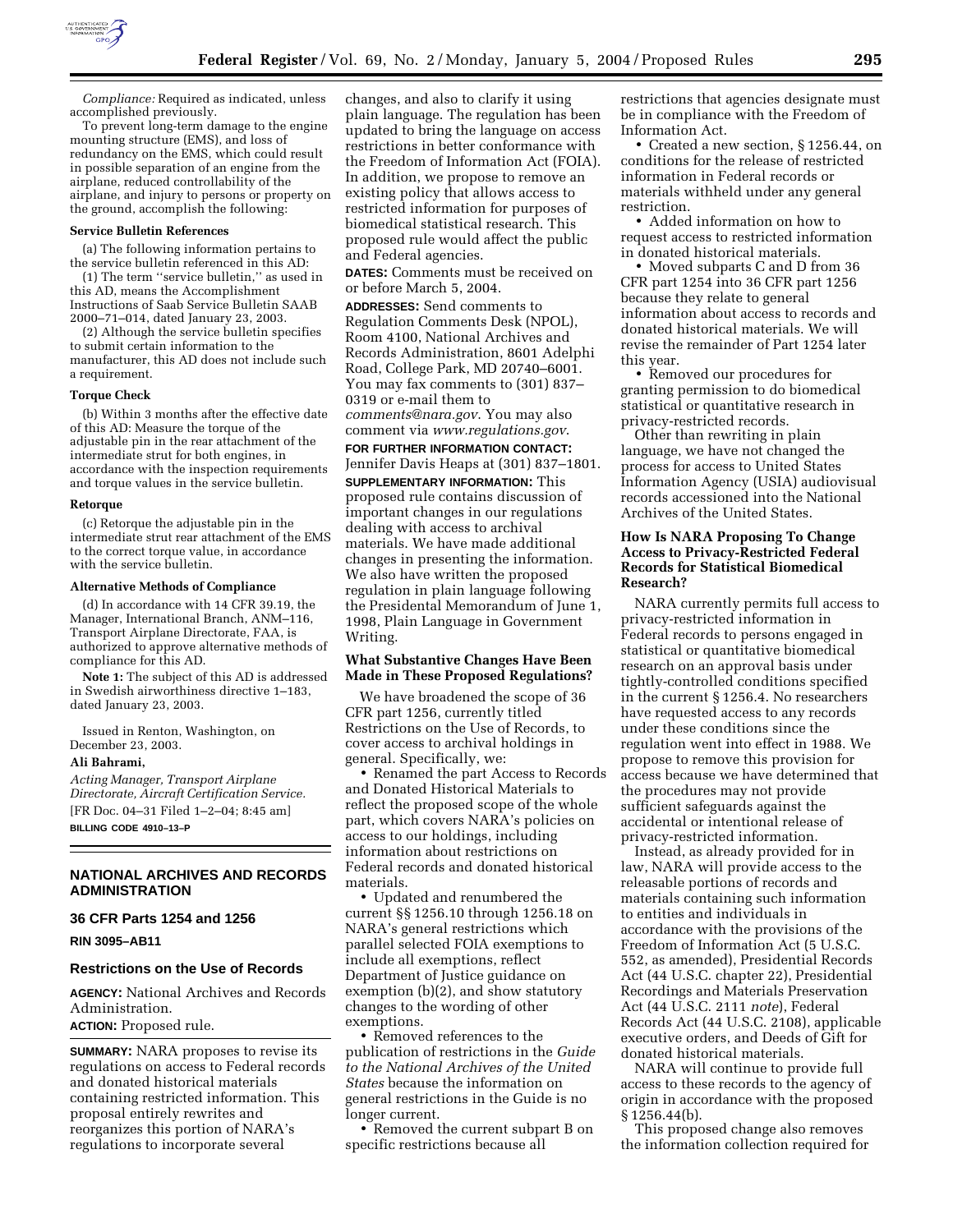statistical biomedical researcher applicants under the current regulation.

# **Why Is NARA Moving Portions of 36 CFR 1254 Into Part 1256?**

Part 1254, Availability of Records and Donated Historical Materials, currently includes these subparts: general information; research room rules; access to unclassified records and donated

historical materials; access to national security information; information, reproduction, and authentication services; and microfilming archival records. We propose to move § 1254.8 on how NARA handles subpoenas, the subpart on access to unclassified records and donated historical materials, and the subpart on access to national security information to part

1256 to provide a more comprehensive explanation of how our holdings may be accessed. The proposed §§ 1256.8 and 1256.10 provide references to our regulations on access to Presidential records and Nixon Presidential historical materials, respectively. The following chart provides the proposed and current designations of the relevant subparts:

| Proposed designation of subpart                                                                                                                                                                  | Current designation                                                                                                                                                      |
|--------------------------------------------------------------------------------------------------------------------------------------------------------------------------------------------------|--------------------------------------------------------------------------------------------------------------------------------------------------------------------------|
| 36 CFR part 1256, Subpart A, General Information<br>36 CFR Part 1256, Subpart B, Access to Federal Archival Records                                                                              | Expansion of 36 CFR § 1254.8 and §§ 1254.32 through 1254.36.<br>Expansion of 36 CFR §§ 1254.30 and 1256.2.                                                               |
| 36 CFR Part 1256, Subpart C, Access to Donated Historical Materials<br>36 CFR Part 1256, Subpart D, General Restrictions<br>36 CFR Part 1256, Subpart E, Access to Materials Containing National | Expansion of 36 CFR §§ 1254.36 and 1256.2.<br>36 CFR Part 1256, Subpart A, General Restrictions<br>36 CFR Part 1254, Subpart D, Access to National Security Information. |
| Security-Classified Information.<br>36 CFR Part 1256, Subpart F, Domestic Distribution of United States<br>Information Agency Audiovisual Materials in the National Archives of                  | 36 CFR Part 1256, Subpart C, Domestic Distribution of United States<br>Information Agency Materials in the National Archives of the United                               |
| the United States.                                                                                                                                                                               | States.                                                                                                                                                                  |

This proposed rule is not a significant regulatory action for the purposes of Executive Order 12866 and has not been reviewed by the Office of Management and Budget (OMB). As required by the Regulatory Flexibility Act, it is hereby certified that this proposed rule will not have a significant impact on a substantial number of small entities because this rule applies to individual researchers. This proposed rule does not have any federalism implications.

## **List of Subjects**

## *36 CFR Part 1254*

Archives and records, Confidential business information, Freedom of information, Micrographics.

## *36 CFR Part 1256*

Archives and records, Copyright. For the reasons set forth in the preamble, NARA proposes to amend chapter XII of title 36 of the Code of Federal Regulations as follows:

## **PART 1254—AVAILABILITY OF RECORDS AND DONATED HISTORICAL MATERIALS**

1. The authority for part 1254 is revised to read as follows:

**Authority:** 44 U.S.C. 2101–2118 and 5 U.S.C. 552, as amended.

# **§§ 1254.30 through 1254.36 and 1254.40 through 1254.50 [Removed]**

2. Amend part by removing and reserving subparts C (§§ 1254.30 through 1254.36) and D (§§ 1254.40 through 1254.50).

3. Amend § 1254.1 by revising paragraph (e) to read as follows:

#### **§ 1254.1 General provisions.**

\* \* \* \* \*

(e) Requests received in the normal course of reference service that do not specifically cite the Freedom of Information Act (5 U.S.C. 552, as amended) are not considered requests made under the act. Requests under the act must follow the procedures in part 1250.

\* \* \* \* \*

# **§ 1254.8 [Removed]**

4. Part 1254 is amended by removing § 1254.8.

5. Part 1256 is revised to read as follows:

## **PART 1256—ACCESS TO RECORDS AND DONATED HISTORICAL MATERIALS**

#### **Subpart A—General Information**

Sec.

- 1256.1 What does this part cover? 1256.2 How do I obtain access to records stored in Federal Records Centers?
- 1256.4 How does NARA handle subpoenas and other legal demands for records in its custody?
- 1256.6 How do I obtain access to records of defunct agencies?
- 1256.8 How do I obtain access to Presidential records?
- 1256.10 How do I obtain access to Nixon Presidential materials?

## **Subpart B—Access to Federal Archival Records**

- 1256.20 May I obtain access to Federal archival records?
- 1256.22 How do I request access to restricted information in Federal archival records?
- 1256.24 How long may access to some records be denied?
- 1256.26 When can I appeal decisions about access to Federal archival records?

## **Subpart C—Access to Donated Historical Materials**

- 1256.30 How do I obtain access to donated historical materials?
- 1256.32 How do I request access to restricted information in donated historical materials?
- 1256.34 How long may access to some donated historical materials be denied?
- 1256.36 When can I appeal decisions about access to donated historical materials?

#### **Subpart D—General Restrictions**

- 1256.40 What are general restrictions?<br>1256.42 Who imposes general restriction
- Who imposes general restrictions?
- 1256.44 Does NARA ever waive general restrictions?
- 1256.46 National security-classified information.
- 1256.48 Information about internal agency rules and practices.
- 1256.50 Information exempted from disclosure by statute.
- 1256.52 Trade secrets and commercial or financial information.
- 1256.54 Inter- and intra-agency memoranda.
- 1256.56 Information that would invade the privacy of a living individual.
- 1256.58 Information related to law enforcement investigations.
- 1256.60 Information relating to financial institutions.
- 1256.62 Geological and geophysical information relating to wells.

## **Subpart E—Access to Materials Containing National Security-Classified Information**

- 1256.70 What controls access to national security-classified information?
- 1256.72 What are FOIA requests and mandatory review requests?
- 1256.74 How does NARA process Freedom of Information Act (FOIA) requests for classified information?
- 1256.76 How do I request mandatory review of classified information under Executive Order 12958, as amended?
- 1256.78 How does NARA handle my mandatory review request?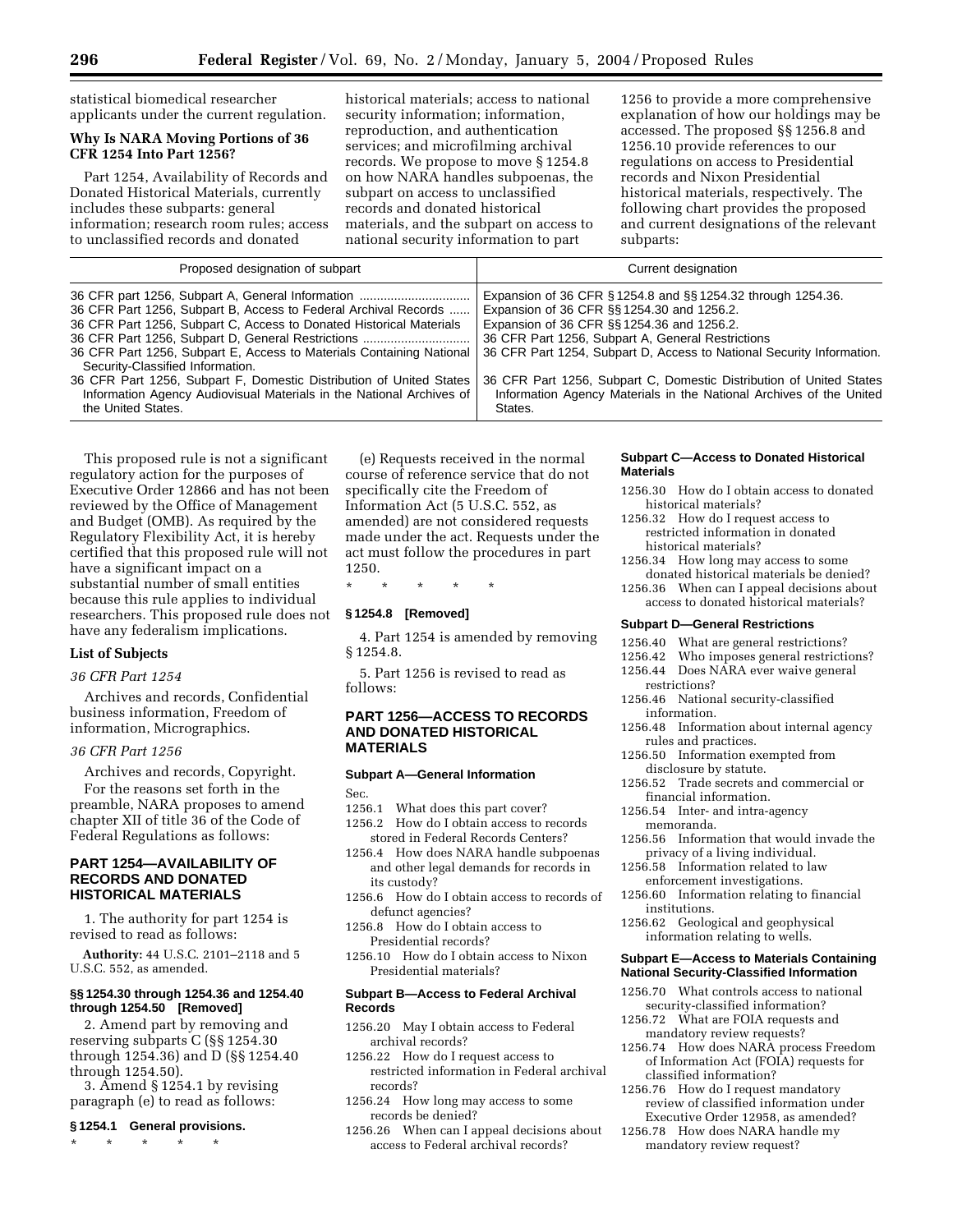1256.80 How does NARA provide classified access to historical researchers and former Presidential appointees?

#### **Subpart F—Domestic Distribution of United States Information Agency Audiovisual Materials in the National Archives of the United States**

- 1256.90 What does this subpart cover? 1256.92 What is the purpose of this subpart?
- 1256.94 Definition.
- 1256.96 What provisions apply to the transfer of USIA audiovisual records to the National Archives of the United States?
- 1256.98 Can I get access to and obtain copies of USIA audiovisual records transferred to the National Archives of the United States?
- 1256.100 What is the copying policy for USIA audiovisual records that either have copyright protection or contain copyrighted material?
- 1256.102 What fees does NARA charge?

**Authority:** 44 U.S.C. 2101–2118; 22 U.S.C. 1461(b); 5 U.S.C. 552, as amended; E.O. 12958 (3 CFR, 1995 Comp., p. 333), as amended; E.O. 13292 (68 FR 15315); E.O. 13233 (66 FR 56023, November 5, 2001, 3 CFR, 2001 Comp., p. 815).

# **Subpart A—General Information**

# **§ 1256.1 What does this part cover?**

This part describes NARA's policies on access to archival records of the Executive Branch and donated historical materials in the National Archives of the United States and to records in the physical custody of the Federal records centers. This part applies to records and materials covered by the Federal Records Act (44 U.S.C. 2108 and chs. 29, 31, 33) and donated historical materials. This part does not apply to Presidential, judicial, and legislative records except for the purpose of directing mandatory review requests in subpart E.

#### **§ 1256.2 How do I obtain access to records stored in Federal Records Centers?**

Agencies that retire their records to a Federal records center (FRC) set rules for access to those records. Address requests for access to records stored in Federal records centers directly to the appropriate agency or to the appropriate FRC director at the address shown in part 1253. When the agency's rules permit, NARA makes FRC records available to requesters. When the agency's rules and restrictions do not permit access, the FRC director refers the requests and any appeals for access, including those made under the Freedom of Information Act (5 U.S.C. 552, as amended), to the responsible agency.

#### **§ 1256.4 How does NARA handle subpoenas and other legal demands for records in its custody?**

(a) For records stored in a Federal records center, NARA honors a *subpoena duces tecum* (subpoena) or other legal demand for the production of agency records, to the extent required by law, if the agency that retired the records has not imposed any restrictions. If the agency has imposed restrictions, NARA notifies the authority issuing the subpoena or other legal demand that NARA abides by the agency-imposed restrictions and refers the authority to the agency for further action.

(b) The Archivist of the United States, the General Counsel (NGC) or his or her designee, and the Director of the FRC where the records are stored are the only NARA officials authorized to accept a subpoena or other legal demand for records transferred to an FRC.

(c) The Archivist of the United States, the General Counsel (NGC) or his or her designee, the appropriate Assistant Archivist, Regional Administrator, or Director of a Presidential library are the only NARA officials who may be served a *subpoena duces tecum* or other legal demand for the production of documents designated as Federal archival records or donated historical materials administered by NARA.

## **§ 1256.6 How do I obtain access to records of defunct agencies?**

NARA handles access to archives and FRC records received from agencies that have ceased to exist without a successor in function as described in §§ 1256.20 and 1256.78.

## **§ 1256.8 How do I obtain access to Presidential records?**

*See* 36 CFR part 1270, Presidential Records, for the rules for access to Presidential records transferred to NARA.

## **§ 1256.10 How do I obtain access to Nixon Presidential materials?**

*See* 36 CFR part 1275, Preservation and Protection of and Access to the Presidential Historical Materials of the Nixon Administration, for the rules for access to Nixon Presidential materials.

## **Subpart B—Access to Federal Archival Records**

## **§ 1256.20 May I obtain access to Federal archival records?**

(a) Most Federal archival records are open for research without submitting a Freedom of Information Act (FOIA) request. Part 1254 specifies procedures for using unrestricted records in a

NARA research room, submitting reference requests, and ordering copies of records.

(b) Some records are subject to restrictions prescribed by statute, Executive Order, or by restrictions specified in writing in accordance with 44 U.S.C. 2108 by the agency that transferred the records to the National Archives of the United States. All agency-specified restrictions must comply with the FOIA. Even if the records are not national-security classified, we must screen some records for other information exempt from release under the FOIA.

## **§ 1256.22 How do I request access to restricted information in Federal archival records?**

(a) You may file a FOIA request. To request access under the provisions of the FOIA, *see* part 1250 of this chapter, Public Availability and Use of Federal Records.

(b) For classified information in Federal records, you may file a FOIA request or a mandatory review request under Executive Order 12958, as amended, as described in § 1256.74.

# **§ 1256.24 How long may access to some records be denied?**

(a) Although many records are open for research, some records are closed for long periods, either under our general restrictions, described in subpart D of this part, or another governing authority. For example, in accordance with 44 U.S.C. 2108(b), we do not grant access to restricted census and survey records of the Bureau of the Census less than 72 years old containing data identifying individuals enumerated in population censuses.

(b) Screening records takes time. We screen records as soon as possible and can often make most of the records in which you are interested available. In the case of electronic structured databases, NARA can make a copy of records with restricted information masked. In response to FOIA requests for records in other media, we make a copy of the record available if we can mask or ''redact'' restricted information.

## **§ 1256.26 When can I appeal decisions about access to Federal archival records?**

(a) For information on filing appeals for requests made under the FOIA, *see* 36 CFR part 1250, subpart D, Appeals.

(b) For information on filing appeals for requests made under mandatory review, *see* § 1260.54 of this chapter.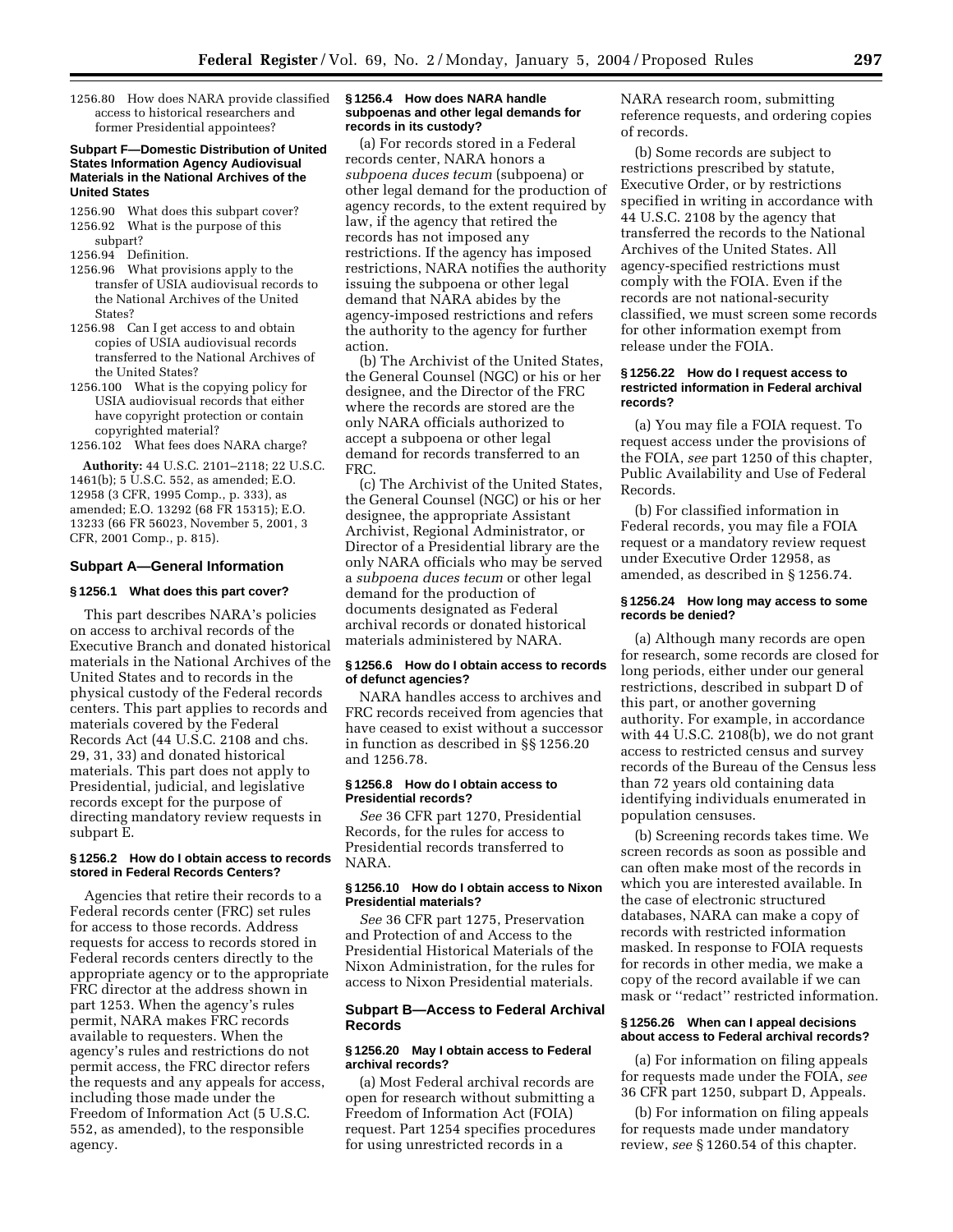## **Subpart C—Access to Donated Historical Materials**

## **§ 1256.30 How do I obtain access to donated historical materials?**

NARA encourages researchers to confer about donated historical materials with the appropriate director or reference staff member at the facilities listed in part 1253 of this chapter. Some donated historical materials have restrictions on their use and availability as stated in writing by the donors in the Donor's Deed of Gift. Some may have other restrictions imposed by statute or Executive Order. If warranted, the Archivist may apply general restrictions to donated materials even when not specified in the donor's deed of gift. NARA staff can assist you with questions about restrictions or copyright protection that may apply to donated materials. *See* § 1256.36 for information on appealing closure of donated materials and subpart D of this part for information about general restrictions.

## **§ 1256.32 How do I request access to restricted information in donated historical materials?**

(a) At Presidential libraries and regional archives, you may write to the appropriate director at the facilities in part 1253 of this chapter. In the Washington, DC, area, you may write to the Director of Access Programs (NWC) for donated textual materials or the Director of Modern Records Programs (NWM) for donated electronic records. The mailing address for NWC and NWM is Office of Records Services— Washington, DC, 8601 Adelphi Road, College Park, MD 20740–6001.

(b) You may request a review of documents restricted under terms of a donor's deed of gift or other legal instrument to determine whether the conditions originally requiring the closure still exist. Your request must describe each document requested so that the staff can locate it with a reasonable amount of effort. For files that NARA previously screened, you may cite the reference to the withheld document as it appears on the withdrawal sheet.

(c) In many instances, the director or his or her designated representative will determine whether entire documents or portions of them can be opened. However, a donor or his or her representative reserves the right to determine whether the donor's materials, a series, or a document or portions of it should remain closed (*see* § 1256.36).

(d) For classified information in donated historical materials, you may file a mandatory review request under Executive Order 12958, as amended, as described in § 1256.74.

## **§ 1256.34 How long may access to some donated historical materials be denied?**

Some donated historical materials are closed for long periods, either under the provisions of the deed of gift, our general restrictions described in subpart D of this part, or another governing authority. We are sometimes able to make a copy of materials with restricted information redacted.

#### **§ 1256.36 When can I appeal decisions about access to donated historical materials?**

(a) If you wish to appeal a denial of access from the director or his designated representative in implementing the provisions of a donor's deed of gift, you may write a letter addressed to the Deputy Archivist of the United States, National Archives and Records Administration, 8601 Adelphi Road, College Park, MD 20740– 6001. The Deputy Archivist, the Assistant Archivist for Presidential Libraries, and the Assistant Archivist for Records Services—Washington, DC, or their designated representatives, compose the Board of Review for appeals relating to donated historical materials.

(b) The board's decision is final. If the board cannot make a determination on your request within 30 working days of receipt, NARA informs you of the reason for the delay. If the board determines that a document should remain closed, you may not file a new appeal for two years. Similarly, you may not file an appeal on documents in collections that have been open for research for less than 2 years.

(c) In some cases, the donor or his representative may reserve the right to determine whether the donor's materials, a series, or a document or portions of it should remain closed; you cannot appeal such decisions.

(d) For information on filing appeals for requests made under mandatory review of White House originated information, *see* § 1260.62 of this chapter.

# **Subpart D—General Restrictions**

## **§ 1256.40 What are general restrictions?**

General restrictions apply to certain kinds of information or classes of records, regardless of the record group to which the records have been allocated. These general restrictions may apply to records and materials not covered by the Freedom of Information Act. The general restrictions are listed

and explained in §§ 1256.46 through 1256.62.

## **§ 1256.42 Who imposes general restrictions?**

The Archivist of the United States imposes all general restrictions in accordance with 5 U.S.C. 552, as amended, and 44 U.S.C. 2107(4), 2108, and 2111.

## **§ 1256.44 Does NARA ever waive general restrictions?**

NARA may provide access to records withheld under a general restriction only:

(a) To NARA employees for work purposes;

(b) To the creating agency or its authorized agent in the conduct of agency business;

(c) To the donor, in the case of donated historical materials; or

(d) To the subject of the records in some cases.

## **§ 1256.46 National security-classified information.**

In accordance with  $5$  U.S.C.  $552(b)(1)$ , NARA cannot disclose records containing information regarding national defense or foreign policy that is properly classified under the provisions of the pertinent Executive Order on Classified National Security Information and its implementing directive (Executive Order 12958, as amended).

## **§ 1256.48 Information about internal agency rules and practices.**

(a) NARA may withhold from disclosure, in accordance with 5 U.S.C. 552(b)(2), the following:

(1) Records that contain information on substantial internal matters of agencies that, if disclosed, could risk circumvention of a legal requirement, such as a statute or an agency regulation.

(2) Records containing information that states or assesses an agency's vulnerability to outside interference or harm. NARA withholds records that identify agency programs, systems, or facilities deemed most sensitive. NARA also withholds records describing specific measures that can be used to counteract such agency vulnerabilities.

(b) The Archivist of the United States may determine that this general restriction does not apply to specific records because enough time has passed that agency statutes or regulations would not be compromised and programs, systems, and facilities would not be harmed.

## **§ 1256.50 Information exempted from disclosure by statute.**

In accordance with  $5$  U.S.C.  $552(b)(3)$ , NARA withholds records containing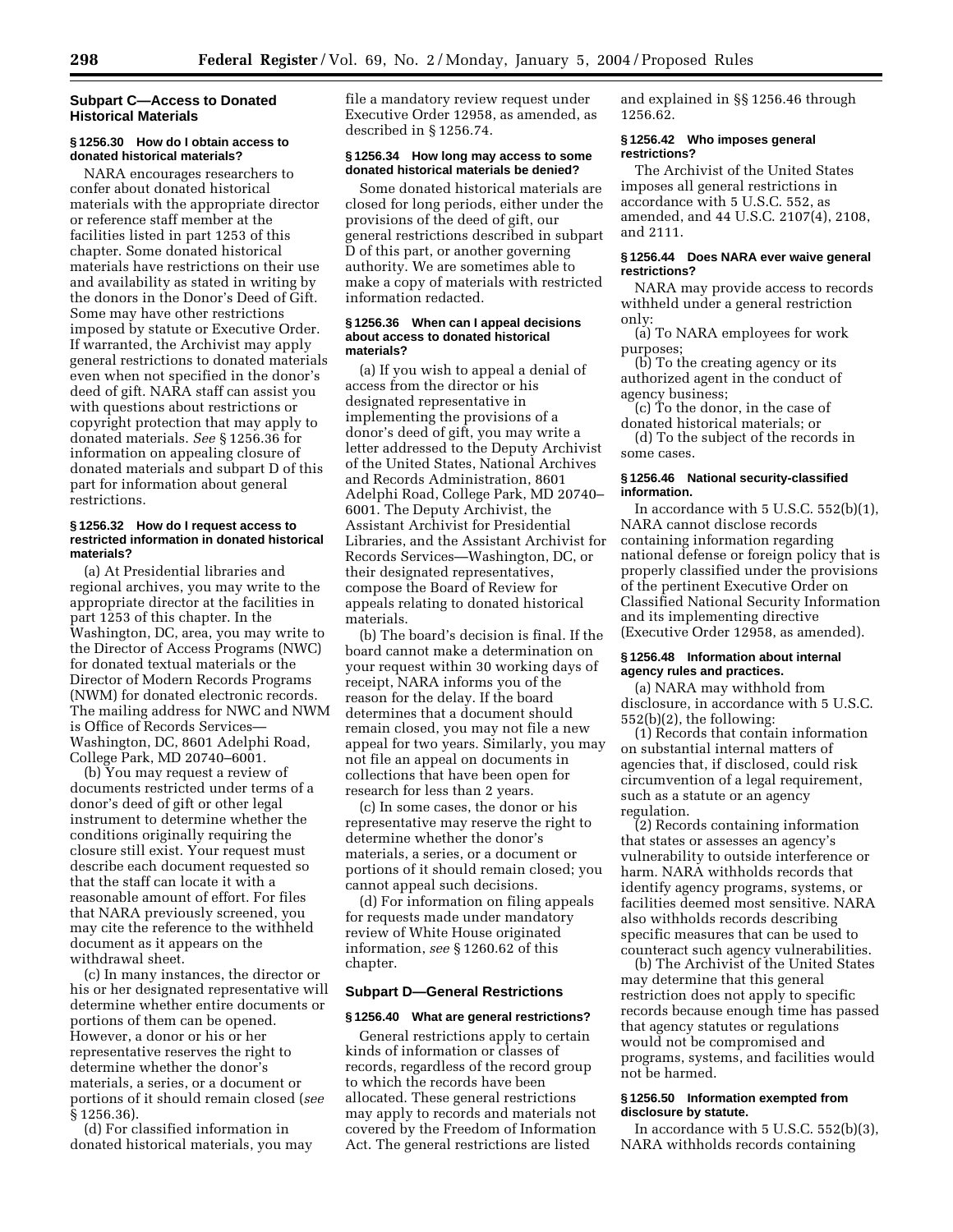information that is specifically exempted from disclosure by statute when that statute:

(a) Requires withholding information from the public, leaving no discretion; or

(b) Establishes particular criteria for withholding or refers to particular types of matters to be withheld.

## **§ 1256.52 Trade secrets and commercial or financial information.**

In accordance with  $5 \text{ U.S.C. } 552(b)(4)$ , NARA may withhold records that contain trade secrets and commercial or financial information, obtained from a person, that is privileged or confidential and submitted to the government. Such records may be disclosed only if:

(a) The person who provided the information agrees to its release; or

(b) In the judgment of the Archivist of the United States, enough time has passed that release of the information would not result in substantial competitive harm to the submitter of the information.

## **§ 1254.54 Inter- and intra-agency memoranda.**

(a) In accordance with 5 U.S.C. 552(b)(5), NARA may withhold information found in inter-agency or intra-agency memoranda if that information:

(1) Relates to advice, recommendations, and opinions that are a part of the deliberative, consultative, decision-making process of government, or

(2) Would reveal the theory of an attorney's case or litigation strategy.

(b) The Archivist of the United States may determine that this general restriction does not apply to specific records because enough time has passed that release of the information would not result in harm to the decisionmaking process of government or an attorney's litigation strategy.

## **§ 1256.56 Information that would invade the privacy of a living individual.**

(a) In accordance with 5 U.S.C. 552(b)(6), NARA will withhold records in personnel and medical and similar files containing information about a living individual that reveals details of a highly personal nature that, if released, would cause a clearly unwarranted invasion of personal privacy. Similar information in other kinds of files also may be withheld. Privacy information may include, but is not limited to, information about the physical or mental health or the medical or psychiatric care or treatment of the individual, and that:

(1) Contains personal information not known to have been previously made public, and

(2) Relates to events less than 75 years old.

(b) The Archivist of the United States may determine that this general restriction does not apply to specific records because enough time has passed that the privacy of living individuals is not compromised.

## **§ 1256.58 Information related to law enforcement investigations.**

(a) In accordance with 5 U.S.C. 552(b)(7), NARA will withhold records compiled for law enforcement purposes. Unless otherwise determined by the Archivist in accordance with paragraph (b) of this section, records compiled for law enforcement purposes may be disclosed only if all of the following conditions are met:

(1) The release of the information does not interfere with law enforcement proceedings;

(2) The release of the information would not deprive a person of a right to a fair trial or an impartial adjudication;

(3) The release of the information would not constitute an unwarranted invasion of personal privacy;

(4) Confidential sources and/or information provided by a confidential source are not revealed;

(5) Confidential investigation techniques are not described; and

(6) Release of the information would not endanger the life or physical safety of any person.

(b) The Archivist of the United States may determine that this general restriction does not apply to specific records because enough time has passed that:

(1) The safety of persons is not endangered, and

(2) The public interest in disclosure outweighs the continued need for confidentiality.

## **§ 1256.60 Information relating to financial institutions.**

(a) In accordance with 5 U.S.C. 552(b)(8), NARA may withhold information in records contained in or relating to the examination, operating, or condition reports prepared by, on behalf of, or for the use of an agency responsible for the regulation or supervision of financial institutions.

(b) The Archivist of the United States may determine that this general restriction does not apply to specific records because enough time has passed that current financial information is not compromised.

## **§ 1256.62 Geological and geophysical information relating to wells.**

(a) In accordance with 5 U.S.C. 552(b)(9), NARA may withhold information in records that relates to geological and geophysical information and data, including maps, concerning wells.

(b) The Archivist of the United States may determine that this general restriction does not apply to specific records because enough time has passed that current proprietary rights are not compromised.

## **Subpart E—Access to Materials Containing National Security-Classified Information**

# **§ 1256.70 What controls access to national security-classified information?**

(a) The declassification of and public access to national security-classified information, hereinafter referred to as ''classified information'' is governed by Executive Order 12958 of April 17, 1995 (3 CFR, 1995 Comp., p. 333) and as amended by Executive Order 13292 of March 25, 2003 (68 FR 15315), 32 CFR part 2001, and the Freedom of Information Act (5 U.S.C. 552, as amended).

(b) Public access to documents declassified in accordance with this regulation may be restricted or denied for other reasons under the provisions of 5 U.S.C. 552(b) for accessioned agency records; §§ 1256.30 through 1256.36 of this part for donated historical materials; 44 U.S.C. 2111, 44 U.S.C. 2201 *et seq.*, and 36 CFR part 1270 for Presidential records; and 44 U.S.C. 2111 *note* and 36 CFR part 1275 for Nixon Presidential materials.

## **§ 1256.72 What are FOIA requests and mandatory review requests?**

(a) You may file a FOIA request for Executive Branch records, regardless of whether they contain classified information. The FOIA also applies to Presidential records as cited in § 1256.74(b). The FOIA does not apply to records of the Judicial and Legislative Branches or to donated historical materials.

(b) You may only file a mandatory review request if the records contain classified information. NARA handles mandatory review requests for records we hold for the Executive, Judicial, and Legislative Branches as well as donated historical materials under E.O. 12958, as amended, section 3.5.

#### **§ 1256.74 How does NARA process Freedom of Information Act (FOIA) requests for classified information?**

(a) NARA processes FOIA requests for access to classified information in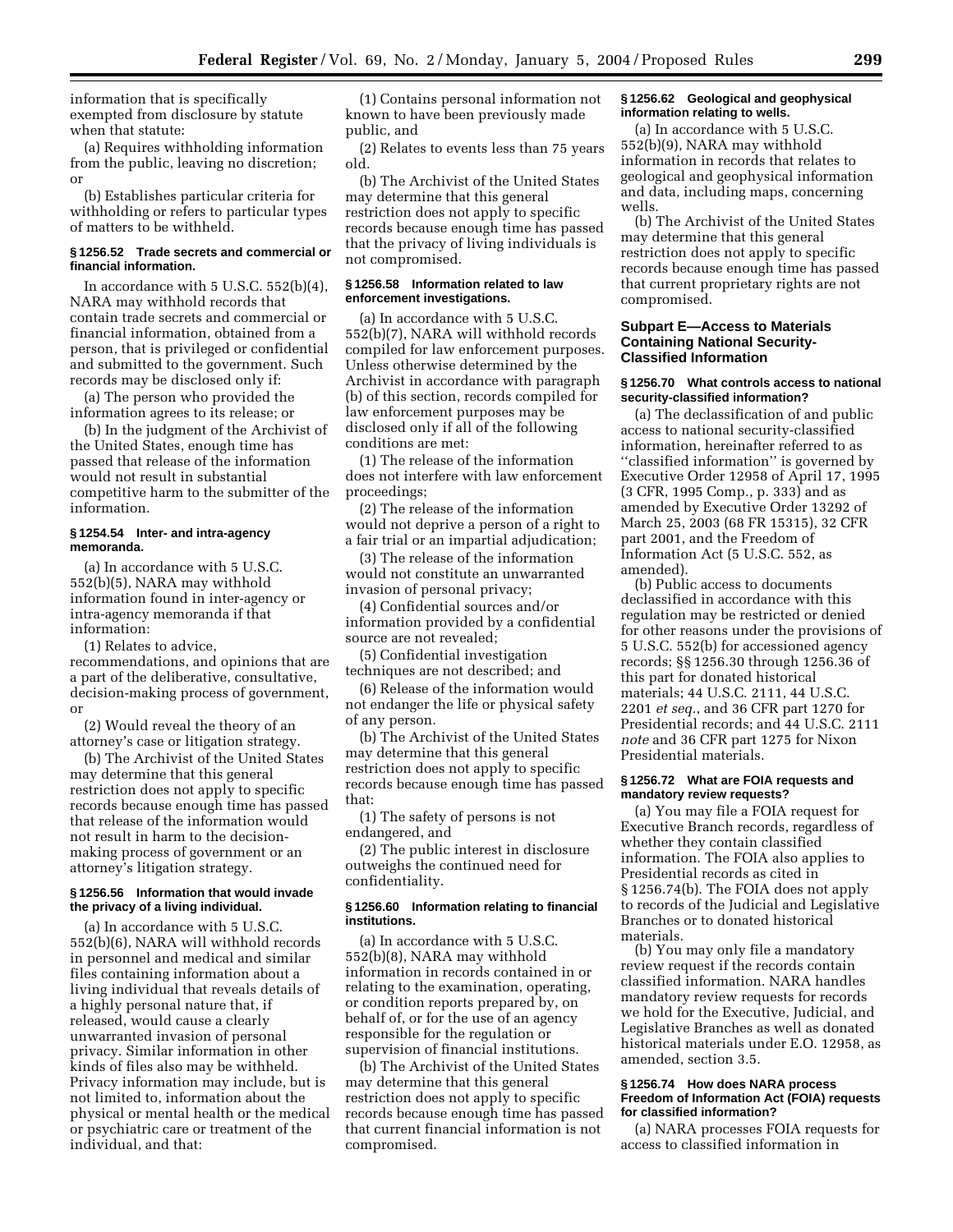Federal records in accordance with the provisions of 36 CFR part 1250. Time limits for responses to FOIA requests for classified information are those provided in the FOIA, rather than the longer time limits provided for responses to mandatory review requests specified by Executive Order 12958, Classified National Security Information (3 CFR, 1995 Comp., p. 333), as amended by Executive Order 13292 (68 FR 15315, March 28, 2003).

(b) NARA processes requests for access to classified information in Presidential records under the FOIA and the Presidential Records Act (PRA) in

accordance with the provisions of part 1270 of this chapter. Time limits for responses to FOIA requests for classified information are those provided in the FOIA, the PRA, and Executive Order 13233, Further Implementation of the Presidential Records Act (3 CFR, 2001 Comp., p. 815).

## **§ 1256.76 How do I request mandatory review of classified information under Executive Order 12958, as amended?**

(a) You may request mandatory review of classified information that is in the legal custody of NARA, as well as in legislative and judicial records NARA holds. Your mandatory review

request must describe the document or material containing the information with sufficient specificity to enable NARA to locate it with a reasonable amount of effort. When possible, a request must include the name of the originator and recipient of the information, as well as its date, subject, and file designation. Information we reviewed within the previous 2 years is not subject to mandatory review. We notify you if this provision applies to your request.

(b) You must address your mandatory review request to the appropriate staff in the following table.

| If the documents are                                                                | . then address your request to                                                                           |
|-------------------------------------------------------------------------------------|----------------------------------------------------------------------------------------------------------|
| Presidential records and donated historical materials at a Presidential<br>librarv. | The appropriate library cited in 36 CFR part 1253.                                                       |
|                                                                                     | Director, Nixon Presidential Materials Staff (NLNS), 8601 Adelphi<br>Road, College Park, MD 20740-6001.  |
| Presidential materials maintained in the Washington, DC area                        | Director, Presidential Materials Staff (NLMS), 700 Pennsylvania Ave-<br>nue, N.W., Washington, DC 20408. |
|                                                                                     | Chief, Special Access/FOIA Staff (NWCTF), 8601 Adelphia Road, Col-                                       |
| • Donated historical materials related to Federal records<br>• Judicial records     | lege Park, MD 20740-6001.                                                                                |
| • Legislative records maintained in the Washington, DC area                         |                                                                                                          |
| Federal records and judicial records maintained at a regional archives              | The appropriate regional archives cited in 36 CFR part 1253.                                             |

## **§ 1256.78 How does NARA handle my mandatory review request?**

(a) You may find our procedures for mandatory review and appeals of denials in part 1260 of this chapter, Declassification of National Security Information.

(1) When agencies delegate declassification guidance to the Archivist of the United States, NARA reviews for declassification and releases the requested information or those declassified portions of the request that constitute a coherent segment unless withholding is otherwise warranted under applicable law.

(2) When we do not have guidance from agencies, we coordinate the declassification review with the original classifying agency or agencies under the provisions of part 1260, subchapter D of this chapter.

(b) If we cannot identify the information you seek from the description you provide or if the volume of information you seek is so large that processing it would interfere with our capacity to serve all requestors on an equitable basis, we notify you that, unless you provide additional information or narrow the scope of your request, we cannot take further action.

#### **§ 1256.80 How does NARA provide classified access to historical researchers and former Presidential appointees?**

(a) In accordance with the requirements of E.O. 12958, as amended, Section 4.4, we may grant access to classified information to certain eligible persons. These persons are engaged in historical research projects or previously occupied policymaking positions to which they were appointed by the President. If you seek permission to examine materials under this special historical researcher/ Presidential appointees access program, you must contact NARA in advance. We need at least 4 months before you wish to have access to the materials to permit time for the responsible agencies to process your request for access. If you seek access to classified Presidential records under Section 4.4, you must first qualify under special access provisions of 44 U.S.C. 2205. NARA informs you of the agencies to which you have to apply for permission to examine classified information, including classified information originated by the White House or classified information in the custody of the National Archives which was originated by a defunct agency.

(b) You may examine records under this program only after the originating or responsible agency:

(1) Determines in writing that access is consistent with the interest of national security; and

(2) Takes appropriate steps to protect classified information from unauthorized disclosure or compromise, and ensures that the information is safeguarded in a manner consistent with Executive Order 12958, as amended.

(c) The originating or responsible agency limits the access granted to former Presidential and Vice Presidential appointees to items that the person originated, reviewed, signed, or received while serving as an appointee.

(d) To protect against the possibility of unauthorized access to restricted documents, a director may issue instructions supplementing the research room rules provided in 36 CFR part 1254.

# **Subpart F—Domestic Distribution of United States Information Agency Audiovisual Materials in the National Archives of the United States**

#### **§ 1256.90 What does this subpart cover?**

This subpart contains procedures governing the public availability of audiovisual records and other materials subject to 22 U.S.C. 1461(b) that have been transferred to the National Archives of the United States by the United States Information Agency (USIA).